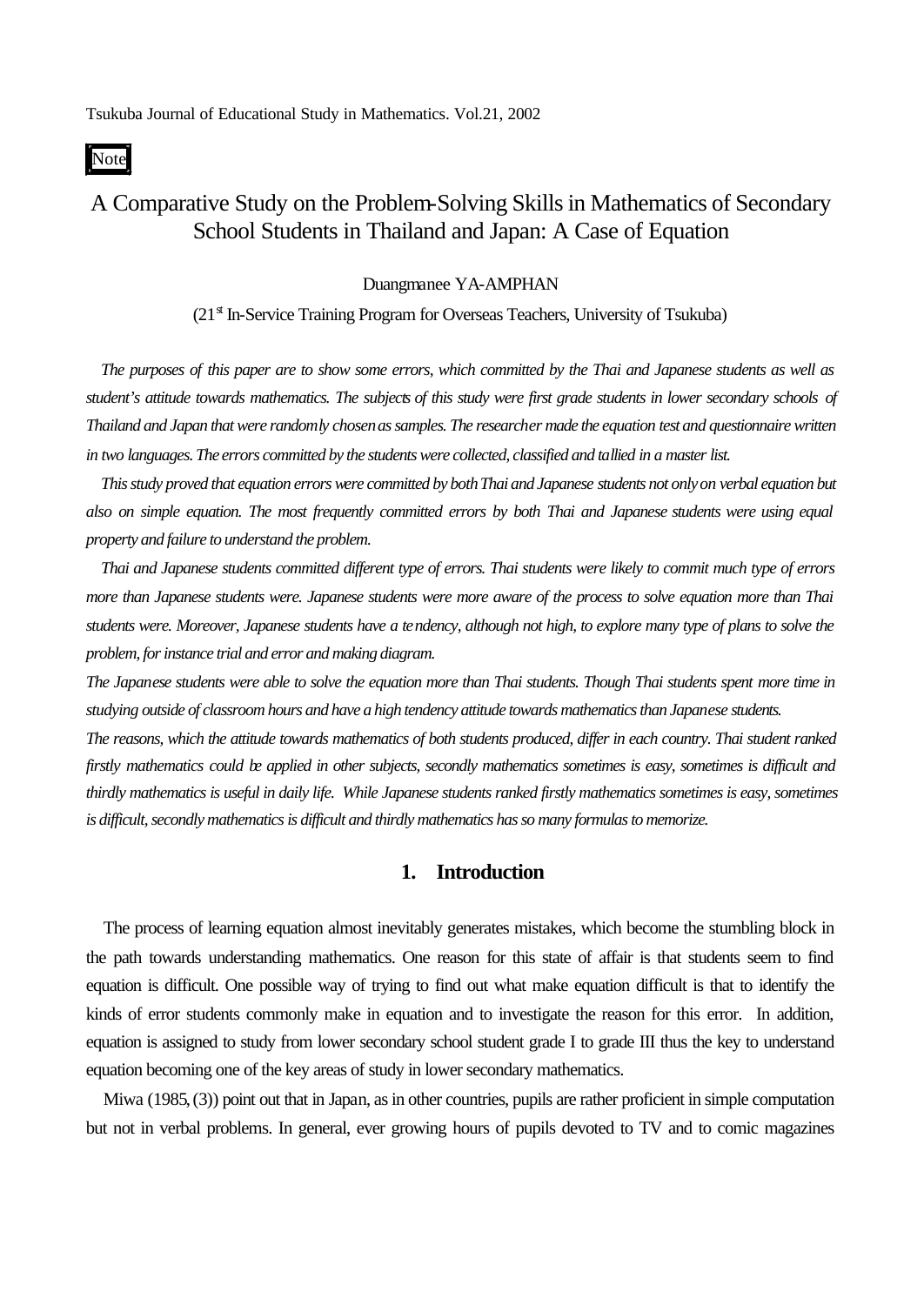influence seriously on them and pupils become less proficient and less interested in reading. Verbal problems in mathematics are under these influences too, and many pupils are not positive to solve verbal problems and performance is unsatisfactory. Likewise in Thailand, many studies were focused on topic of equation. The result of those studies were found almost familiar, for instance, Kittiwisit (1994, (1)) studied A Construction of a Mathematics Diagnostical Test focusing on equation, her result of the study found that for the first test, students' weakness were found regarding step order in properties, dividing properties and multiplicative properties. For the second test, students' weaknesses were found regarding mistranslation problem, no complete translating problem and the change language of symbols to multiplicative. In concordance with a pilot of this study, the researcher asked some Thai teachers about the topic of equation. They said that some Thai students have problems of this topic. For example they did not understand how to use equivalent property to solve problem and how to translate from verbal problem to the language of mathematical formula that agree with Polya (1973, (4)) said `the difficulties which we may have in setting up equation are difficulties of translation.

With the idea mentioned above, the researcher become interested on the topic of equation especially verbal equation. Moreover, as a participant of 21<sup>st</sup> In-Service Training Program of Overseas Teachers who had a chance to observe many classes of school in Japan, she was impressed with the enthusiasm of the Japanese teachers and students. So new ideas stroke the researcher to have a comparative study on the problem-solving skills in equation of lower secondary school students of Thailand and Japan. The result of this study will be benefit of teachers to understand the frequent errors committed by Thai and Japanese students in solving equation.

## **2. Methodology of the Study**

The subjects of this study were the first grade students in lower secondary schools in Thailand and Japan that were randomly chosen, as samples. The researcher made the questionnaires and equation test written in two languages. The errors committed by the students were collected, classified and tallied in a master list. Statistical Treatment is to analyze data simple frequency, and percentage distribution was used.

## **3. Results of the Study**

The results of the study were presented in 3 parts such as student's attitude towards mathematics, problem solving skill, which comes by their answers test of equation as well as analysis of students' errors.

### *3.1. Student's attitude towards mathematics*

The subjects of this study were students derived from Thailand 162 persons compose of male 70 persons and female 92 persons, in Japan 136 persons comprise of male 68 persons and female 68 persons. To determine the student's attitude towards mathematics by usisng the questionnaire which has 5 options given: Like it very much, Like it, Undecided, Hate it and Hate it very much.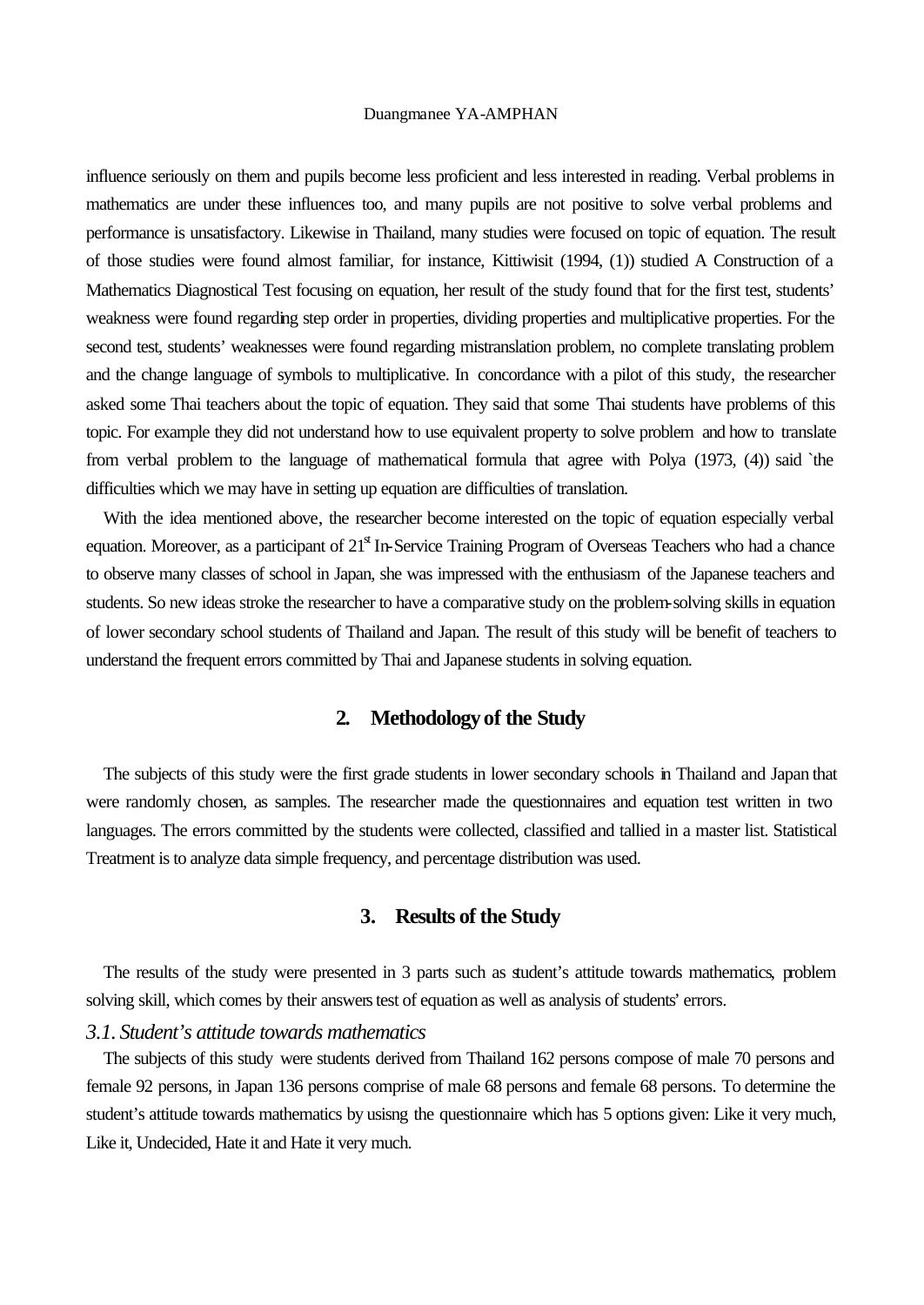Mostly students in Thailand chose like mathematics (58.02%) and like mathematics very much (19.14%). Students in Japan seemed not decided whether they like mathematics or not with 34.57 % while 28.69 % of students like mathematics. While 22.06% of Japan students hate mathematics very much, Thai student hate mathematics only 3.70 %

Thai and Japanese students different reasons on attitude towards mathematics vary differently. Thai students ranked firstly mathematics could be applied in other subjects, secondly mathematics sometimes is easy, sometimes is difficult and thirdly mathematics is useful in daily life, 15.88%, 13.05% and 12.26% respectively. While Japanese students ranked firstly mathematics sometimes is easy, sometimes is difficult, secondly mathematics is difficult and thirdly mathematics has so many formulas to memorize, 19.29%, 13.20% and 11.68% respectively.

It may imply that Thai students like mathematics because mathematics could be applied in other subjects though sometimes they feel it difficult and sometimes easy. Also they realized that mathematics is an important subject and useful in their daily lives. Some Thai students like mathematics because they like the mathematics teachers. However, some students view mathematics as difficult subjects because of the many formulas to memorize. Furthermore, students feel bored with mathematics because it has a lot of homework.

While Japanese students seem not decided whether they like mathematics or not because they found sometimes mathematics is easy, sometimes is difficult. Some found that mathematics has so many formulas to memorize this made it more difficult and some found that mathematics is really difficult. But some students feel very glad when they solved the problem given and get the correct answer. Further, both Thai and Japanese students share common realization mathematics is useful in daily life.

Most of Thai students (27.78%) spent around 1 hour and some around 30 minutes (27.16%) in studying mathematics outside school hours. The reason for this might be because 4.72% of Thai students have a lot of homework to do so they have to spend time for it. While most of Japanese students (33.83%) did not spend time for studying mathematics outside school hours. It maybe because they have only a few of homework to do. While 29.41% and 20.59% spend time around 15 minutes and around 30 minutes respectively in studying mathematics outside school hours. Which is less time spent in studying mathematics outside school hours compared with Thai students.

## *3.2. Problem solving skill, which comes by their answers test of equation*

The researcher made open-ended answer equation test, which is composed of formula equation 4 items and verbal equation 3 items for checking and enumerating the error given by the students. Both of Thai students and Japanese students have percentage of correct answer as show in Table 1.

Table 1 indicates that most of the items, Thai students found it difficult to solve and they are ineffective except in item number 1 they got the highest percentage of correct answer. Almost Thai students, the percentage of correct answer is around 35 – 46 % except item number 7, Thai student cannot solve it. The maximum incorrect percentage of answer is item number 5, 42.59% and the minimum is item number 1, 5.56%. The missing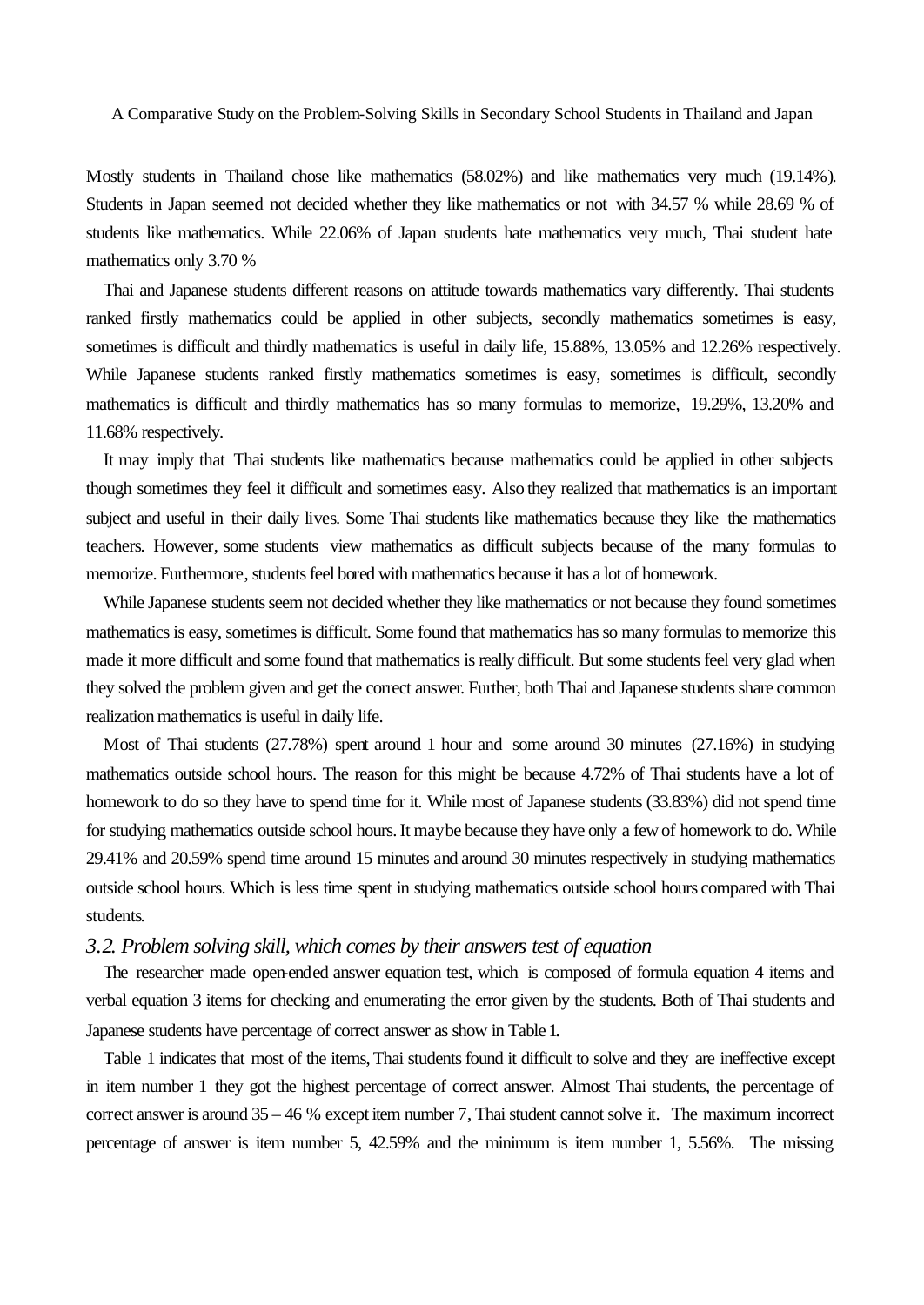answer percentage rank is higher from item number 1 to item number 7. The maximum missing answer percentage is item number 7.

| Item           | Percentage of answer $(\%)$ |           |                   |                |           |          |
|----------------|-----------------------------|-----------|-------------------|----------------|-----------|----------|
| Number         | Thai students               |           | Japanese students |                |           |          |
|                | correct                     | incorrect | missing           | correct        | incorrect | missing  |
|                | 92.59                       | 5.56      | 1.85              | 81.16          | 14.49     | 4.35     |
| 2              | 45.06                       | 37.66     | 17.28             | 40.30          | 49.25     | 10.45    |
| 3              | 45.68                       | 32.10     | 22.22             | 89.86          | 10.14     | $\theta$ |
| $\overline{4}$ | 45.68                       | 30.86     | 23.46             | 89.55          | 10.45     | $\theta$ |
|                | 33.95                       | 42.59     | 23.46             | 56.52          | 24.64     | 18.84    |
| 6              | 35.19                       | 28.39     | 36.42             | $\overline{0}$ | 31.34     | 68.66    |
|                | 0                           | 13.58     | 86.42             | 19.12          | 28.67     | 52.21    |

Table 1. student's problem solving skill

For Japanese students, they can do item number 3, 4 as well as 1 in high percentage of correct answers, 89.86%, 89.55 % and 81.16% respectively. Besides that, they are ineffective on other items. They cannot solve item number 6. The maximum incorrect percentage of answer is item number 2, 49.25% and the minimum is item number 3, 10.14%. The maximum missing answer percentage is item number 6, 68.66% and item number 7, 52.21%.

Table 1 showed that item number 1, both Thai and Japanese students can do it completely and they got high percentage correct answer. It might be because it is a simple equation and it is easy to solve. The researcher also noticed that item number 3 and 4; Japanese students did not miss to answer. While 45.68% of Thai students, did not solve both equations number 3 and 4.

According to table 1 the researcher remarked that the relation between the percentages of correct answer and missing answer have an indirect variation. For instance, the answer of Thai students, item number 1, while the percentage of correct answer is high; the percentage of missing answer is low. Likewise, item number 7; while the percentage of missing answer is very high, the percentage of correct answer is 0%.

It may imply into 2 ways, firstly, it is directly influenced with their ability. If the students can do the test, they will not miss the answer. Likewise if they cannot do the test, they might not solve equation. Secondly, the time to do the test or the intention to do the test might be influence on the percentage of correct answer as well. The remark point is the missing answer percentage rank of Thai student is higher from item number 1 to item number 7. It may imply that in the beginning students have high intentions to do the test and maybe less in the last item so many Thai students did not solve the last item. Furthermore, it is noted that both students in Thailand and Japan have a high tendency to have a high missing answer percentage in the last item.

## *3.3. Analysis of students' errors*

According to the answer of equation test, both students in Thailand and Japan made many errors. First, analysis of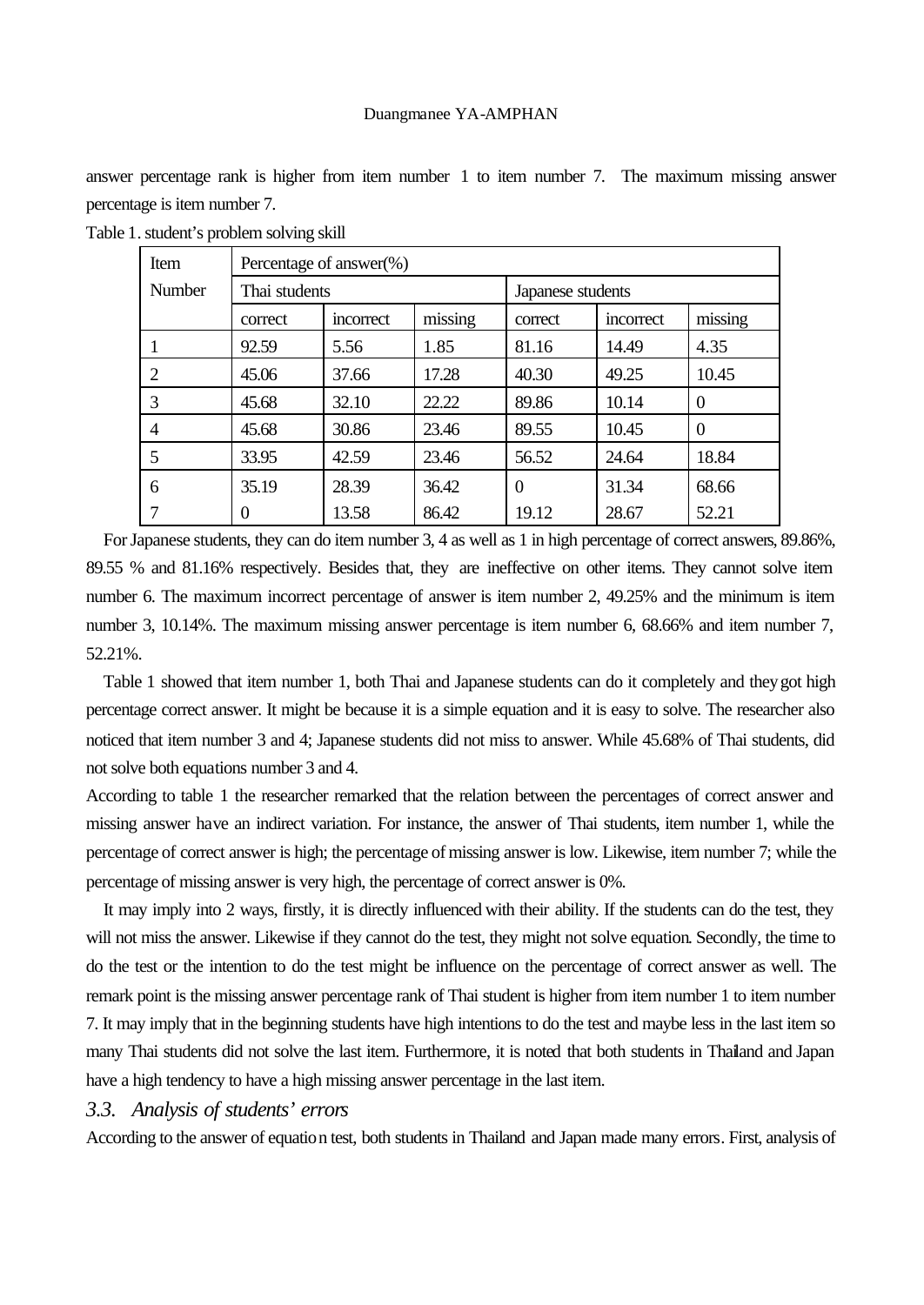Thai student errors then will be presented the analysis of Japanese student errors and lastly, the analysis of the errors committed by Thai and Japanese students. The researcher discussed using the idea based from their errors, an analysis of both mathematics textbooks in topic of equation of Thai textbook and Japan textbook and an analysis errors committed by both Thai and Japanese students. Furthermore the research will add her viewpoint when she had a chance to observe the mathematics classes of Thailand and Japan classes even in Japan she had only a few chances to observe that. Moreover the research gathered and displayed what errors committed by students by showing some sample errors, which were the most common errors or some special errors, which Thai and Japanese students got different percentage of correct answer.

## *3.3.1. Analysis of Thai students' errors*

The incorrect responses given by Thai students were classified into 3 major categories, enumerated below:

- 1) Variation of the distributive property.
- 2) Errors in signs/ Change side-change sign error.
- 3) Failure to understand the problem.

According to the answers of equation test indicated that the most error committed were in using equal property, the error in signs/ Change side-change sign error. This may imply that the students solve the equation without first having a good foundation or a mastery of the previously learned concepts especially the concept of equal property. Another most commonly committed error, as expected, was failure to understand the problem. Some students lack the ability to correctly translate the problem to formula equation.

Errors due to language difficulty were also observed. Based from table 1, verbal problems, item number 5 and 6, Thai students around 45% can solve those problems. While item number 7, Thai students cannot solve it. Looking closely with their answers and the mathematics textbook of lower secondary school of Thailand, the researcher found some causes of the errors as follows:

## *Item number 2) 5x – 3/2 = 1*

The students have a tendency to operate this equation by using concept of the least common multiple. Since they learned the least common multiple in the first semester that they are more familiar with that content more than a new mathematical concept as equal property. But they did not have a mastery of that concept so they have some errors as shown below:

|            | $\sim$                    | $5(1) - 3 = 1$ |
|------------|---------------------------|----------------|
| . <u>.</u> | $5x - 3 = 1 \times 2$<br> |                |
|            | - 5x−3±3= 2 +3.<br>       |                |
|            |                           |                |
|            | .                         |                |
|            |                           |                |
|            |                           |                |

As mentioned above, Thai students lack the efficiency in using equal property even though they know that this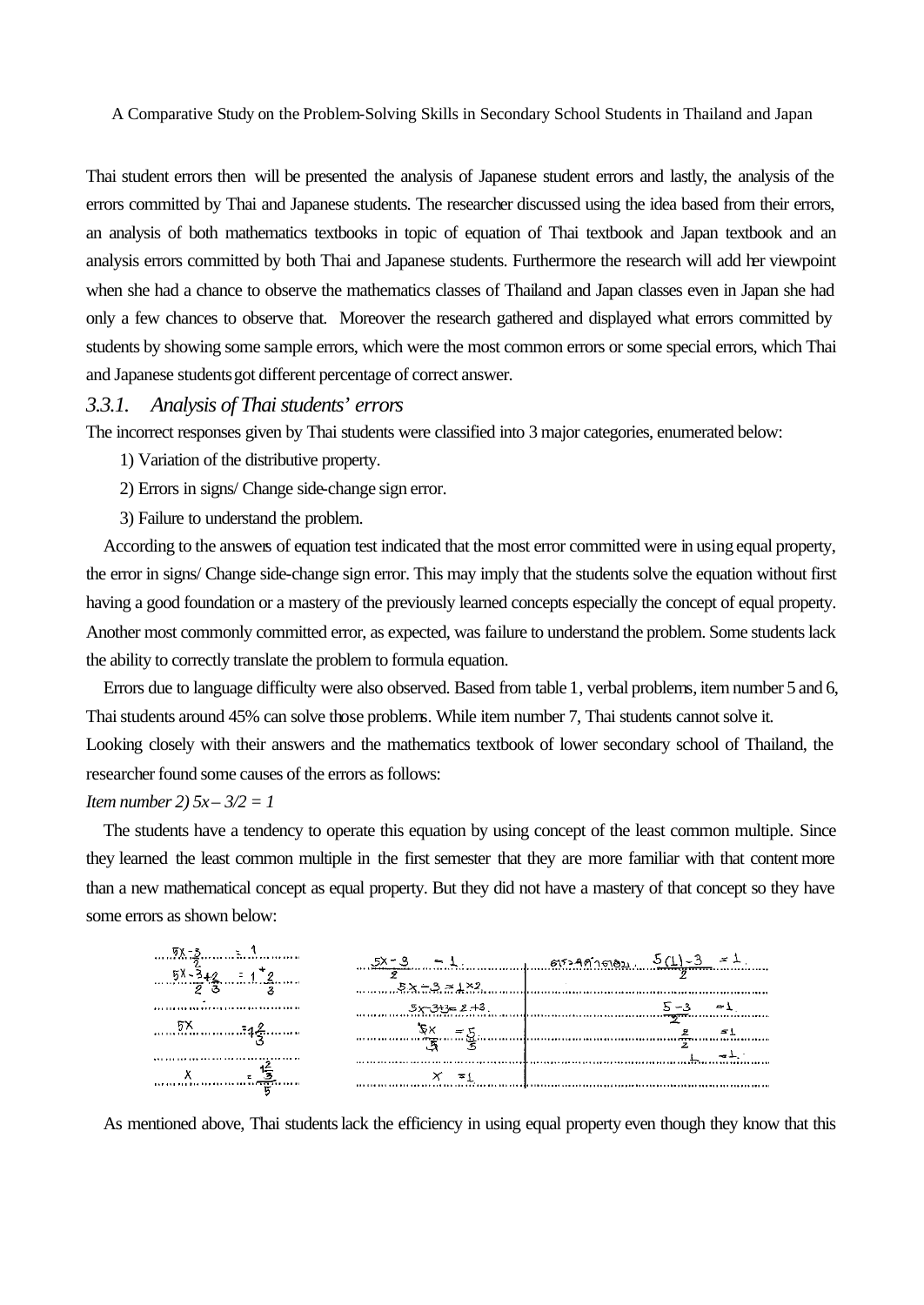equation should be solved by using it. Some students also did not use equal property with every variable. It may imply that Thai students did not understand well the concept of equal property. They frequently misapplied and made errors in manipulating the equation. Some sample errors as follow:

*Item number 3)*  $6x - 3 = 2x - 9$  *and number 4)*  $5x + 3 = 3x - 5$ ,

Both items number 3 and 4 were created from the same idea of each unknown variable in both sides. Both of these items, 45.68% of Thai students can solve them, besides cannot. The errors given by students are the weakness in equal property and error in signs/ change sign-change side error.

The contents in mathematics textbook of lower secondary school of Thailand reflect that most of equations are in one unknown variable in one side only. So students were not familiar with those equations with the two unknown. Unfamiliarity and not having much experience to face and solve that kind of unknown variable in both sides of equation could be the cause of the errors and inability to solve such problem solving in equation.

Some sample of the errors as below:



For verbal problems, as expected, was parsing error and failure to understand the problems. Mostly of Thai students lack the ability to correctly translate the problem to formula equation. On the process to get the formula equation, Thai students inevitably failed to understand the problem, which becomes the stumbling blocks to solve the problem. In items number 5 and 6, the researcher adopted the pattern of the problem from textbook of lower secondary school of Thailand. That is the reason why the percentage of correct answer of Thai students in item number 6 higher than Japanese students did.

*Item number 7) At present Boy-A is 12 years old and Mr.B is 39 years old. When the age of Mr.B becomes 2 times of the age of Boy-A?*

While item number 7, the researcher adopted the pattern of the problem from textbook of lower secondary school of Japan so all of Thai students cannot do it. Moreover the patterns of Thai's problems did not have questions about future things events (e.g. age of people). Item number 7 was very difficult for Thai students.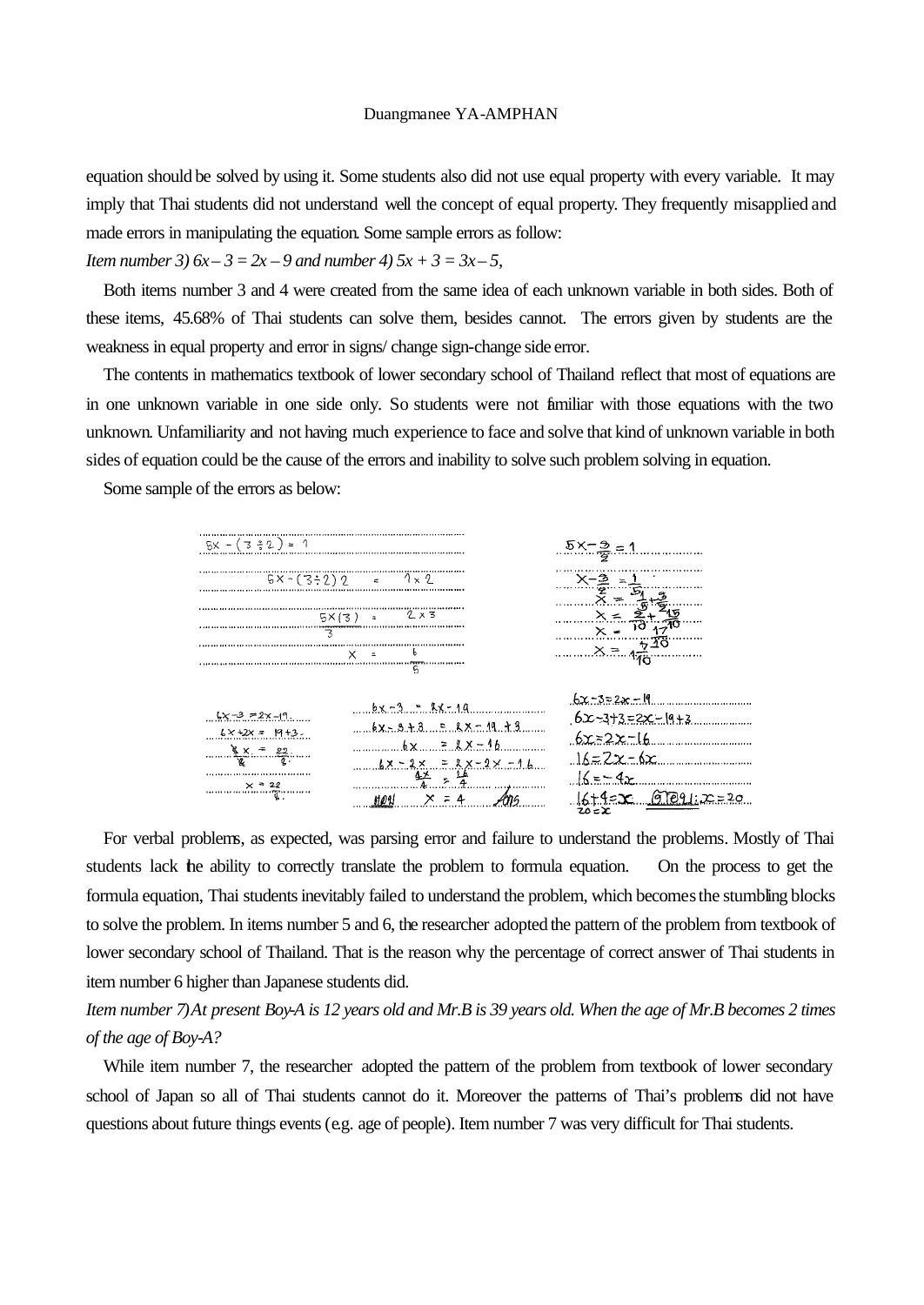Because they have to be aware that when time pass they have to add x to both of  $\ldots$   $\ldots$   $\ldots$ the age of Boy-A and Mr.B. Not only add for only one.

This implies that the experience to solve familiar problems will affect ability of students to solve the problem. The sample given by students as right:

*Item number 5) Sayoo-jan has some money in her wallet. Her father gave three times more than she has. All in all she got 1000 yen. How much money does she has before her father gave her?*

The common error in item number 5 was that student forgot to use all the data of problem especially they forgot that before her father gave money to Sayoo-jan (3x), she has her money before (x) so almost students got a wrong formula as shown below:

*Item number 6) There are 27 boys in a class and the girls comprise 1/3 of all students more than 3. How many girls in a class?*

The other type of errors was that student forgot to use all of data of the problem especially they forgot that the girls comprise 1/3 of all students more than 3. Besides that other mistake is students try to use all of number in questions which including in problem but they did not understand problem so well thus they made a wrong equation as right.



 $x_3 = 100$ 

........X......<u>......333..83</u>.....

This error is given by student lack one important data of problem, which the girls comprise 1/3 of all students more than 3 not less than 3 then he made a wrong equation.

| <br>$\frac{1}{2}$ 23 + ( $\frac{1}{2}$ x n $\frac{1}{2}$ = 10<br><b></b> |  |
|--------------------------------------------------------------------------|--|
| *********************************<br>$(9++(-2-x)u) = 24 = U - 27$        |  |
|                                                                          |  |
| <br><u> ゥレィー ェーニクチ</u>                                                   |  |
| <br>.                                                                    |  |

### *3.3.2. Analysis of Japanese students' errors*

Japanese students have a high tendency, to correct simple equation more than verbal problem. The incorrect responses given by the students were classified into 2 major categories, enumerated below:

- 1. Variations of the distributive of property especially item 2. (Dividing property)
- 2. Failure to understand the problem.

According the error as showed below indicated that the most error committed was the mistake to use equal property especially dividing property.

For simple equation, the percentage of correct answer of item number 1, 3 and 4 are higher than that of item number 2. Surprisingly! Why only 40% of Japanese student can solve item number 2?

Based from their answer proved that Japanese students lack the ability of equal property especially providing and multiplicative property as well. The sample of errors were shown below: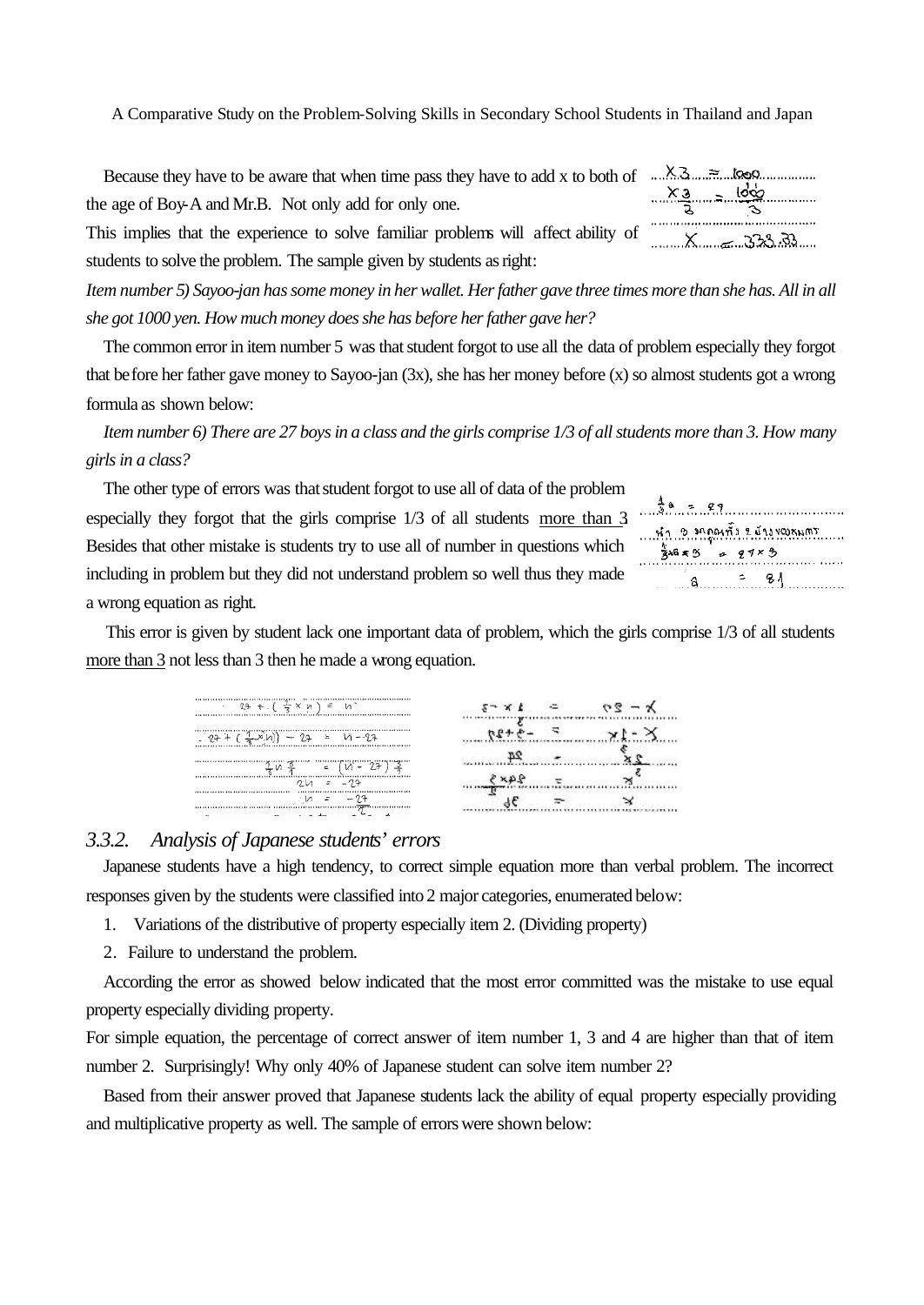|                                      | <b></b><br>                   |  |
|--------------------------------------|-------------------------------|--|
|                                      | ,,,,,,,,,,,,,,,,,,,,,,,,<br>. |  |
| ***************************<br><br>u |                               |  |
|                                      |                               |  |

The researcher got the answer when she studied the textbook of lower school student of Japan. As reviewed, the textbook have many samples of equations but mostly of them are in pattern of integral number. It has no example in fraction as shown below. So it might be the reason why student seem to be familiar with integral number.



Excerpted from Japan textbook p.77 (2) Excerpted from Japan textbook p.79

Moreover, from their answers, all of Japanese students used the equal property to solve this question. Noone use concept of least common multiple to solve item number 2 as Thai students did. Likewise the researcher saw some example in Japan Textbook demonstrated the process to use equal property to solve the question as shown below. An obviously reason why Japanese student did not use concept of least common multiple to solve item number 2.

|     | <mark>例題</mark> 】 方程式 $\frac{1}{2}x = -3$ を解きなさい。 |                                                                                            |
|-----|---------------------------------------------------|--------------------------------------------------------------------------------------------|
| 解答》 |                                                   | $\frac{1}{2}x = -3$<br>両辺に2をかけると, $\frac{1}{2} x x 2 = (-3) x 2$<br>$x = -b$<br>答 $x = -6$ |

Excerpted from Japan textbook p.77

Thus it may imply about the ways to solve the problems, students have a tendency to use the familiar process as students have experienced to solve the problem.

Another most commonly committed errors in verbal problems, as expected, were parsing error and failure to understand the problem. Some students lack the ability to correctly translate the problem to formula equation.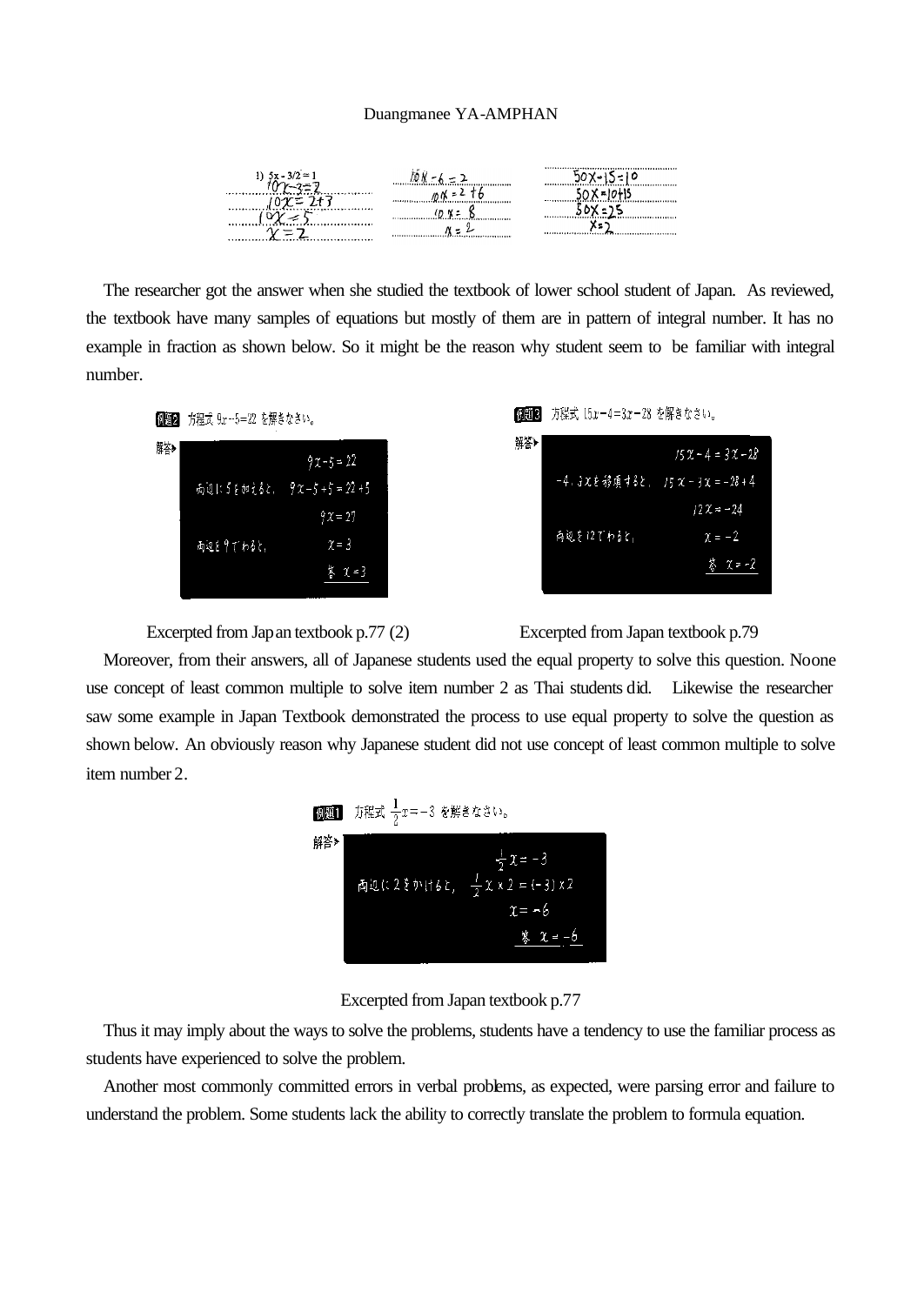In items number 5 and 6, the researcher adopted the pattern of the problem from textbook of lower secondary school of Thailand. That was may be the reason why the percentage of correct answers of Japanese students is low especially item number 6, Japanese students cannot do it. Furthermore the pattern of verbal problems in textbook of Japan has in type of the velocity, the length, the age, and the purchase(for example buy ticket, cookie etc.). Furthermore the types of equation almost have a tendency in term of multiple variable, not that kind of having "more than" or "less than". Therefore Japanese student did not have this kind of experience so much thus they made a lot of mistake as follow:

| <b>.</b><br>**********************<br>,,,,,,,,,,,,,,,,,,,,,,,,,,,,,,,,,,,,,,<br>,,,,,,,,,,,,,,,,,,,,,,,,,,,,,,,,,<br> | <br><br><br><br> |
|-----------------------------------------------------------------------------------------------------------------------|------------------|
|                                                                                                                       |                  |

 $21+25+3x$   $x-3x-21-2x-21$   $x-3-2x-40.5$   $A0.5x$ 

While item number 7, the researcher adopted the pattern of the problem from textbook of lower secondary school of Japan so only few of Japanese students can do it. Because item number 7 was very difficult for them. They have to be made aware that when time pass they have to add x to both of the age of Boy-A and Mr.B. Not only add for only one.

This may imply that the experience to solve the familiar problem will directly affect the ability of students to solve the problem.

Also, mostly students did not understand the meaning of the problem so they made a lot of mistakes. Some student said that it is impossible that the age of B-san will become 2 times of the age of A-kun. Some students used trial and error by dividing or multiplying or subtracting age of A-kun and B-san as shown below. Some of errors committed by students as follow:



below:

| . A君の年命をXXする            |  |
|-------------------------|--|
| $12 \times 36 \times 2$ |  |
| 127.22                  |  |
| $X = 6$                 |  |
| <b>A6年4次</b>            |  |



They try to solve item number 6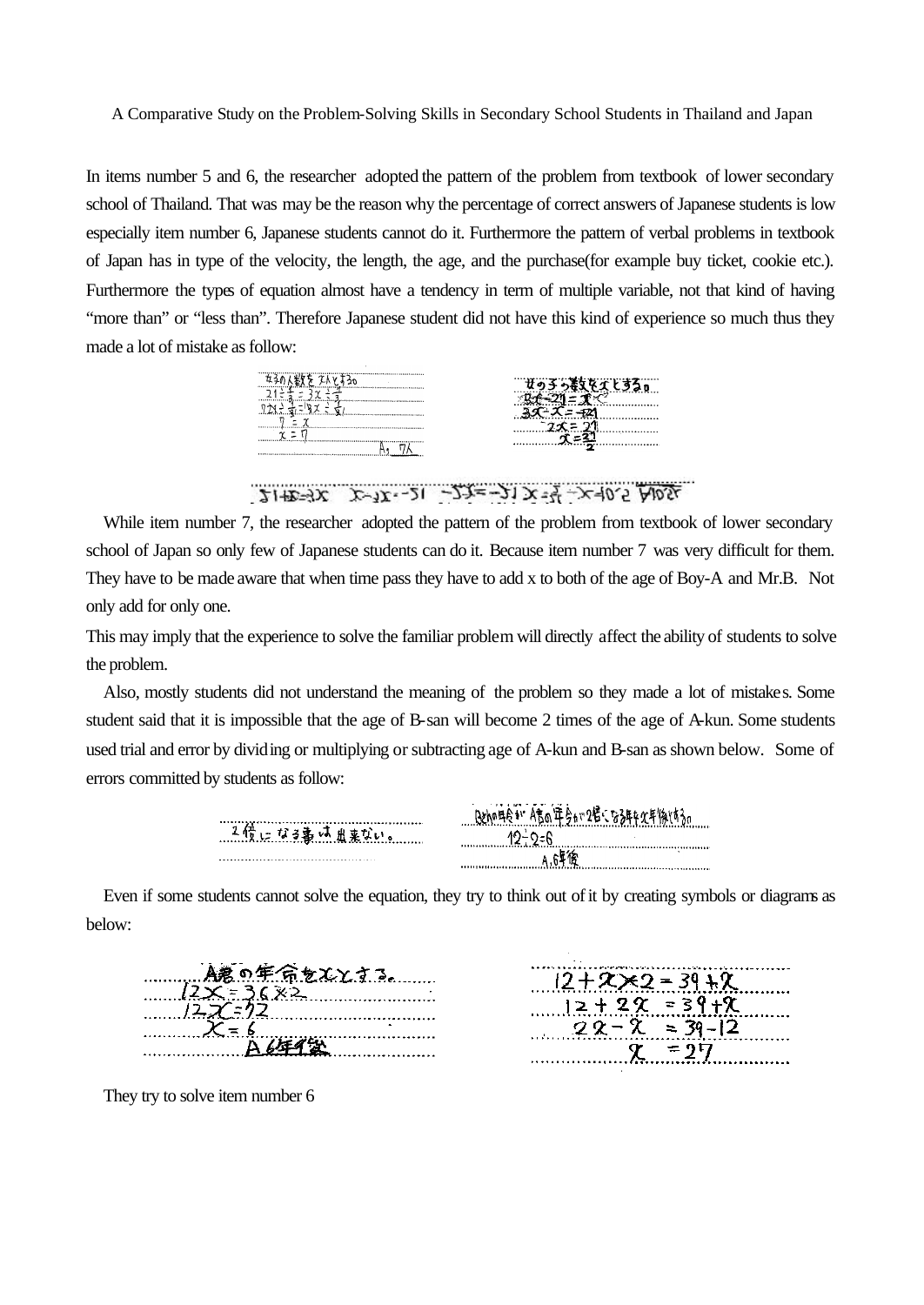

For item number 7, some students cannot create the formula equation from verbal problem. But they try to have trial and error by drawing a line link up data from problem. The one who understood the meaning of the problem very well even though he cannot create equation, he made diagram for solving problem. Fantastic! He got a correct answer. It is very good idea.



When looking back to the textbook of Japan, in order to easily understand, all of the sample in the textbook always demonstrate how to operate the problem with pictures, diagrams etc, as shown below:



Excerpted from Japan textbook p.86 Excerpted from Japan textbook p.87

Thereby the student got this idea in their mind so when they solve the problems; they have a high tendency to think through the pictures, diagrams. In her view, it is very useful idea for student to use this way to analyze, understand and finally get the answer.

## *3.3.3. Analysis of the errors committed by Thai and Japanese students*

Based from Table 1 the errors were not only on verbal problem but also on simple equation and based from 3.3.Analysis of students' errors, the most frequently committed errors by both Thai and Japanese students were the mistake of using equal property and failure to understand the problem.

Thai and Japanese students differ in the type of errors. Thai students were likely to commit much type of errors more than Japanese students were. Japanese students were more aware of the process to solve equation more than Thai students were. Moreover, Japanese students have a tendency, although not high, to create many type of plans to solve the problem, for instance using diagrams in order to analyze the problem.

For verbal problem, one of the effects on the way to face problem is students have experience to do it before or not.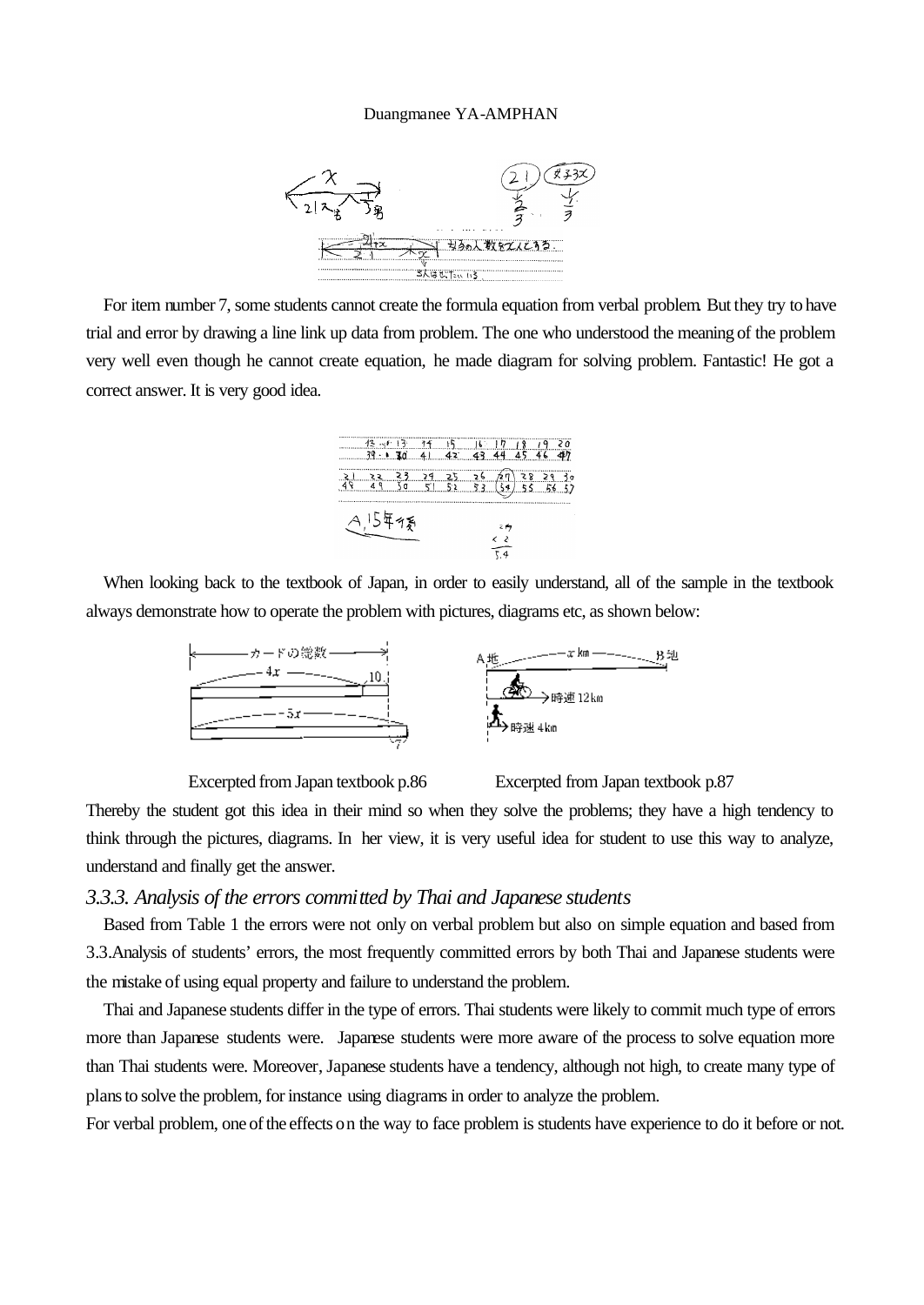Student can solve the problem if he is familiar with it. For example item number 6, the researcher adopted the pattern of the problem from textbook of lower secondary school of Thai so Japanese students cannot do it. On the other hand, item number 7, the researcher adopted the pattern of the problem from textbook of lower secondary school of Japan so Thai students cannot do it.

Based from their answers equation test, Thai and Japan's textbook, including the experience from the classes observed in Thailand and Japan, the researcher has the following suggestions based on the result of the error given by Thai and Japanese students;

1) The same errors given by both Thai and Japanese student on error in equal property because of misunderstanding the concept of equal property. In her view, not only the equal property but also other concepts are necessary in the process to solve problem. So a good foundation or mastery of the previous learned concepts should be considered because it might become the stumbling block in the path towards solving problem.

2) Students are familiar with the process and the idea to solve equation as what they learned in a class and what they read in the mathematics textbook. So students have a tendency to use the familiar concept and process to solve problem by imitating the process same as they were gained. Thereby let students experience these problem solving and give them plenty of opportunity to imitate and practice which is the best way to help them develop their problem solving skills.

3) According to the mathematics textbooks, students follow the way, which they learned in mathematics class. Also in general, the teachers used textbook as a guideline to teach students. It was affect on the student ideas towards solving problem. Thai textbook has emphasis on the process to solve problem and has a few examples to demonstrate how to analyze problem and how to get the plan to solve it. Whereas Japan textbook show a lot of examples, how to analyze problem and how to get the plan of process to solve it by using diagram, picture etc. Moreover the Japan textbook has a tip underline the problem which seem very useful for student to find the answer with ease and find themselves contentment and happy learning and doing mathematics as one reason given by Japanese student that "when he can solve problem, he is glad". Furthermore Japan textbook is more colorful and attractive to student than Thai textbook.

4) By the researcher, have different ways in teaching mathematics to students. Japanese teachers usually introduced the topic to students by using "open-ended question" on the board then let students use many instruments which teachers prepared for helping students to acquire the answer easily and understand by themselves. So Japanese students were familiar to solve problem by creating the plan by them from kindergarten level until higher education. This became a part of Japanese students' attitude in solving. Therefore Japanese students have a tendency to find out answer by many ways for example trial and error, use diagram to analyze the problem. While Thai teachers teach students by using chalk and talk. It is meant that students have to follow the ideas which given by teachers so they lack ability to create idea to solve problem by themselves.

5) It was also note other reasons such as the time to do the test, the effort to do it and others, though not so high but the errors committed by students showed that. These reasons influence the percentage of correct answer.